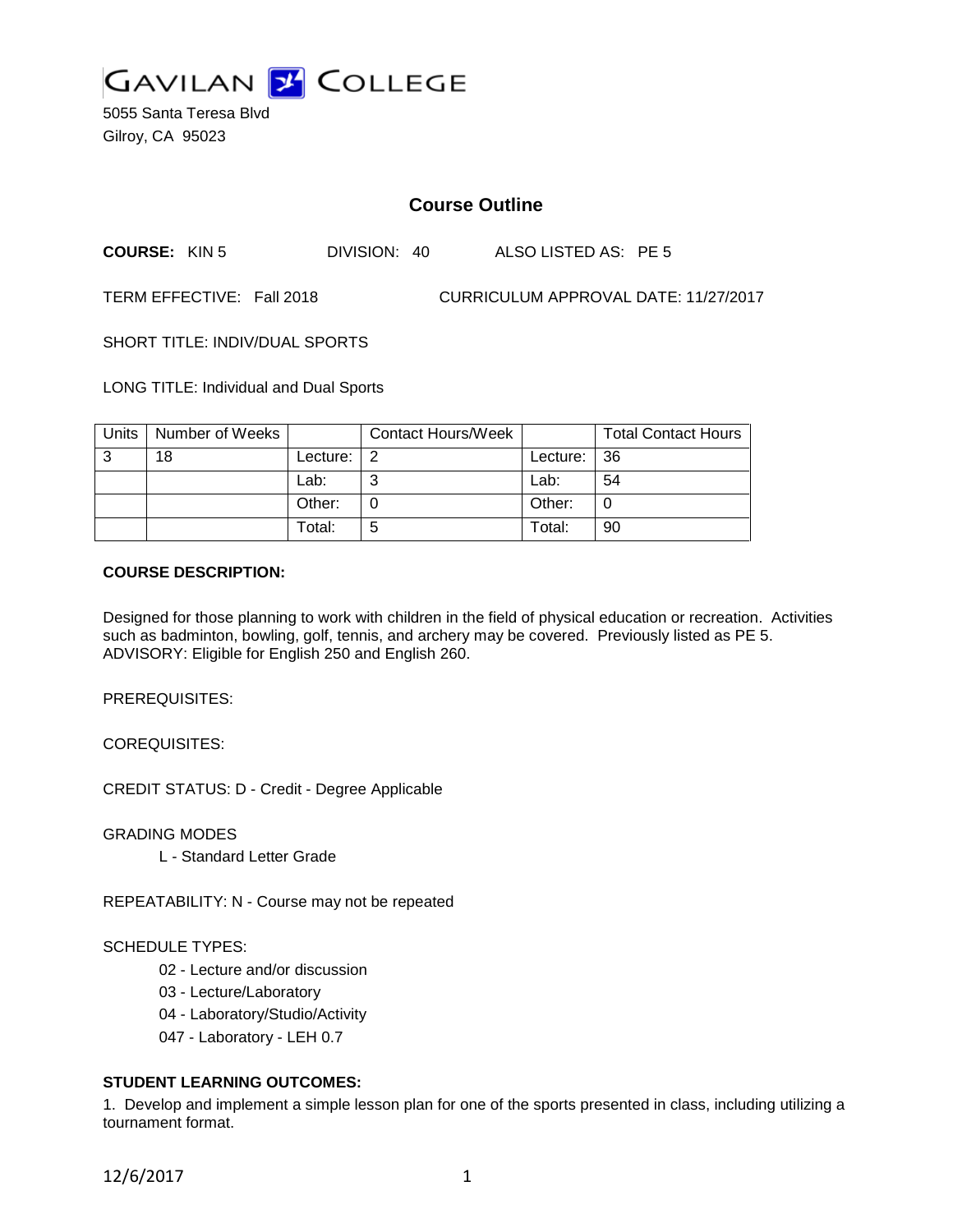Measure of assessment: class project

Year assessed, or planned year of assessment: 2018

Semester: Spring

2. Develop the basic skills necessary to perform each of the activities and explain the rules of play for each.

Measure of assessment: skills test demonstration, written and/or oral exam

Year assessed, or planned year of assessment: 2018

### **CONTENT, STUDENT PERFORMANCE OBJECTIVES, OUT-OF-CLASS ASSIGNMENTS**

Curriculum Approval Date: 11/27/2017

Lecture Content:

6 Hours:

Content: Course introduction and orientation. Students will complete an in class 'get to know you' exercise. The class will participate in an active discussion on what is meant by the term "individual and dual sports". Presentation on the components of a simple lesson plan. Students will begin to formulate groups for their teaching activity and select the sport that they will be teaching. Instructor will present a simple lesson plan for one of the individual and dual sports. Lecture on various tournament formats.

Student Performance Objectives: Describe the parts of a simple lesson plan. Recognize these components during a lesson presented by the instructor. Identify at least four tournament formats.

7 Hours:

Content: Lectures, discussions, and presentations on the sport of bowling, including history, etiquette, equipment, game scoring, and the skills required.

Student Performance Objectives: Discuss the history, list the sports' etiquette, score a game, and describe the skills necessary for bowling.

7 Hours:

Content: Through lecture, discussion, and presentations the instructor will provide information on the sport of badminton. This will include the history, equipment, scoring, singles and doubles positioning and strategy, and the basic skills.

Student Performance Objectives: Discuss the history, keep score, explain singles and doubles positioning, describe strategies involved in game plan, and demonstrate the basic skills necessary to play the game.

7 Hours:

Content: Lectures, video, discussions, presentations on golf; including history, etiquette, equipment, scoring, and the skills necessary to play.

Student Performance Objectives: Discuss the history, list golfs' etiquette's, explain scoring, and describe the basic skills necessary to play.

7 Hours:

Content: With the use of lectures, videos, discussions, and presentations the instructor well provide information on tennis. History, etiquette, equipment, scoring, singles and doubles positioning and strategy, and the basic skill will be included.

Student Performance Objectives: Discuss the history, describe etiquette's, keep score, explain singles and doubles positioning, describe the strategies involved in game play, and demonstrate the basic skills of tennis.

2 Hours:

Written Final.

## **METHODS OF INSTRUCTION:**

Lecture, Discussion, Multi-Media, Demonstration

#### **OUT OF CLASS ASSIGNMENTS:**

Required Outside Hours: 12

Assignment Description: Homework: Read textbook chapter(s) related to topic(s) presented. Students will describe the types of tournaments they may have participated in. Meet with their teaching group to work on developing the type of tournament they will include in the written part of their presentation.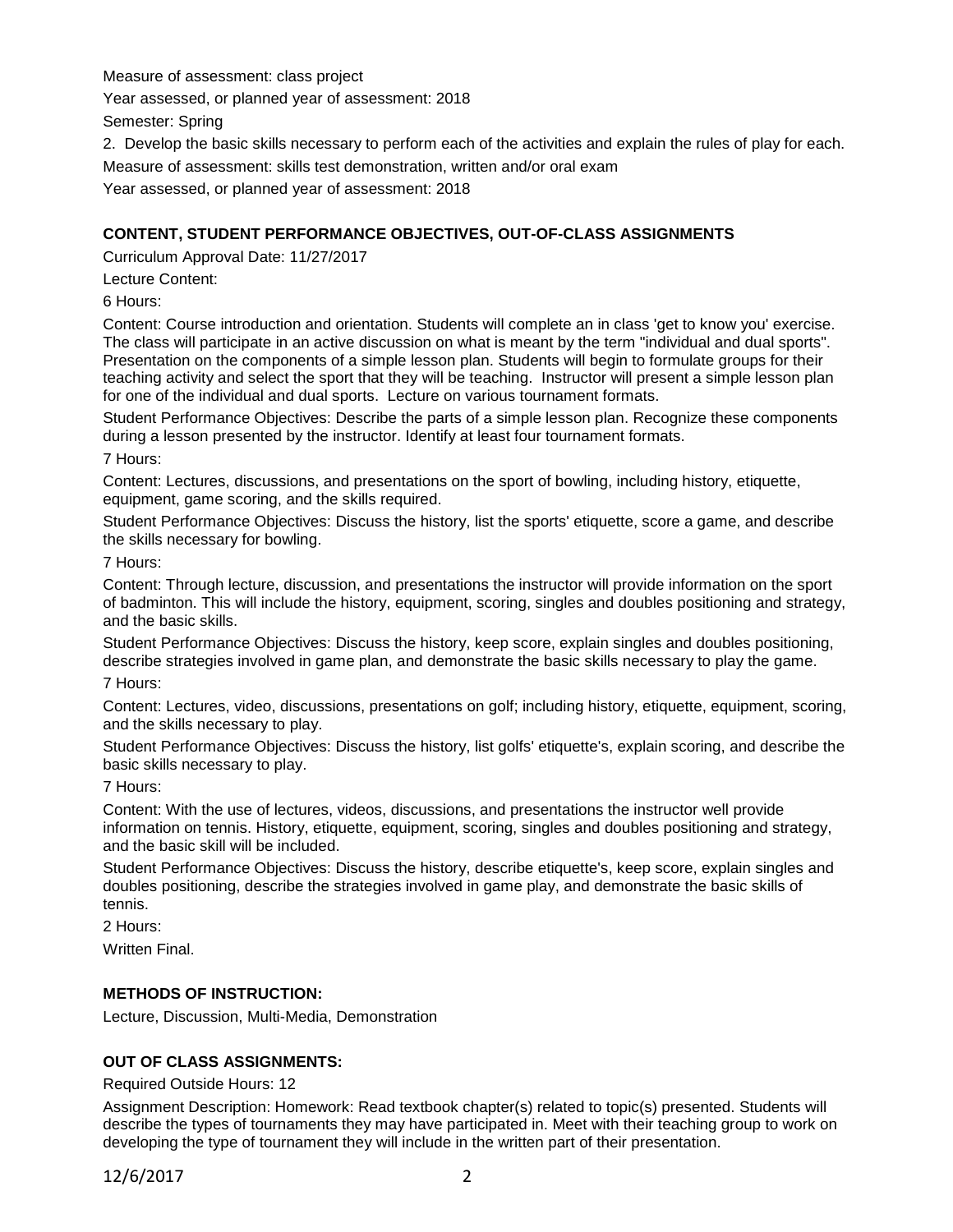Required Outside Hours: 14

Assignment Description: Homework: Read handouts provided by the instructor and/or related textbook chapter(s) and complete worksheets. Work on group projects. Study for quiz.

Required Outside Hours:

Assignment Description: Homework: Read handouts provided and/or read related textbook chapter(s) and complete worksheets. Continue working on group projects. Study for quiz.

Required Outside Hours: 14

Assignment Description: Homework: Read handouts provided by the instructor and/or related textbook chapter(s) and complete the worksheets. As needed, work on group projects. Study for quiz.

Required Outside Hours: 14

Assignment Description: Homework: Read handouts and/or related textbook chapter(s) and complete worksheets. If needed, work on group projects. Study for final exam.

### **METHODS OF EVALUATION:**

Writing assignments Percent of total grade: 30.00 % Percent range of total grade: 25 % to 40 % Lesson plan for activity being taught. Skill demonstrations Percent of total grade: 30.00 % Percent range of total grade: 25 % to 40 % Demonstration Exams Objective examinations Percent of total grade: 30.00 % Percent range of total grade: 25 % to 40 % Multiple Choice; True/False; Matching Items; Completion Other methods of evaluation Percent of total grade: 10.00 % Percent range of total grade: 5 % to 15 % Participation in lab activities.

## **REPRESENTATIVE TEXTBOOKS:**

Recommended Representative Textbooks Stephen Mitchell and Jennifer Walton-Fisette. The Essentials of Teaching Physical Education. Champaign, IL: Human Kenitics,2016. ISBN: 978-1-4925-0916-5 Reading Level of Text, Grade: 12th Verified by: MS Word

## **ARTICULATION and CERTIFICATE INFORMATION**

Associate Degree: CSU GE: IGETC: CSU TRANSFER: Transferable CSU, effective 201170 UC TRANSFER: Transferable UC, effective 201170

SUPPLEMENTAL DATA: Basic Skills: N Classification: Y Noncredit Category: Y Cooperative Education:

12/6/2017 3